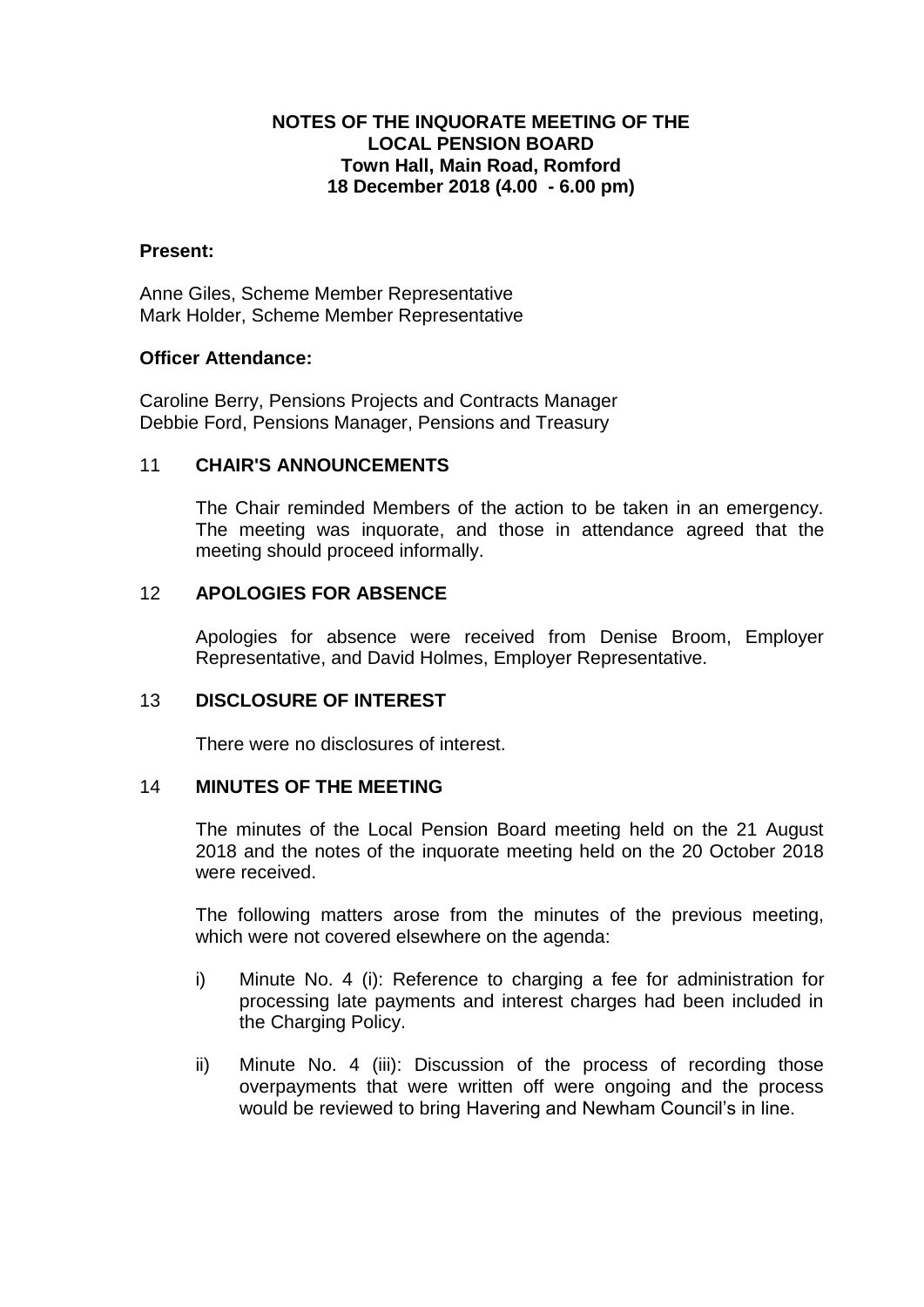iii) Minute No. 6(i): Short member profiles had been provided for inclusion on the website. Profiles of any new members would need to be provided in due course.

## 15 **COMPLIANCE CHECKLIST**

The following sections were discussed and points noted:

### Section B – Knowledge and Understanding

B8 – Are all pension board members investing sufficient time in their learning and development? Members agreed that the requirement was fully compliant. Members of the Pensions Committee needed to complete a skills audit prior to a training plan being drawn up, however training was undertaken prior to consideration of specialist decisions.

B12 – Have the pension board members completed the Pension Regulator's toolkit for training on the Code of Practice number 14? It was requested that all members should complete the Pensions Regulator toolkit within 6 months. Members were requested to forward any certificates of training completed to the Pensions Manager to ensure completeness of the training register.

### Section C – Conflicts of Interest

C7 – Is appropriate information included in the register? New members to complete the conflicts register.

#### Section D – Publishing Information about Schemes

D2 – Does the Administrating Authority publish other useful related information about the Pension Board? The website required updating to include job titles and any other relevant roles held by members. Once completed, the requirement would be compliant.

#### Section E – Managing Risk and Internal Controls

E1 – Is there an agreed process for identifying and recording scheme risks? The pending audit would ensure that all checks were in place. Once the audit had been completed, the requirement would be compliant.

E2 – Does the Fund have an adequate process to evaluate risks and establish internal controls? The pending audit would ensure that all checks were in place. Once the audit had been completed, the requirement would be compliant.

E4 – Does the Administrating Authority review the effectiveness of the risk management and internal control systems of the Fund? The pending audit would ensure that all checks were in place. Once the audit had been completed, the requirement would be compliant.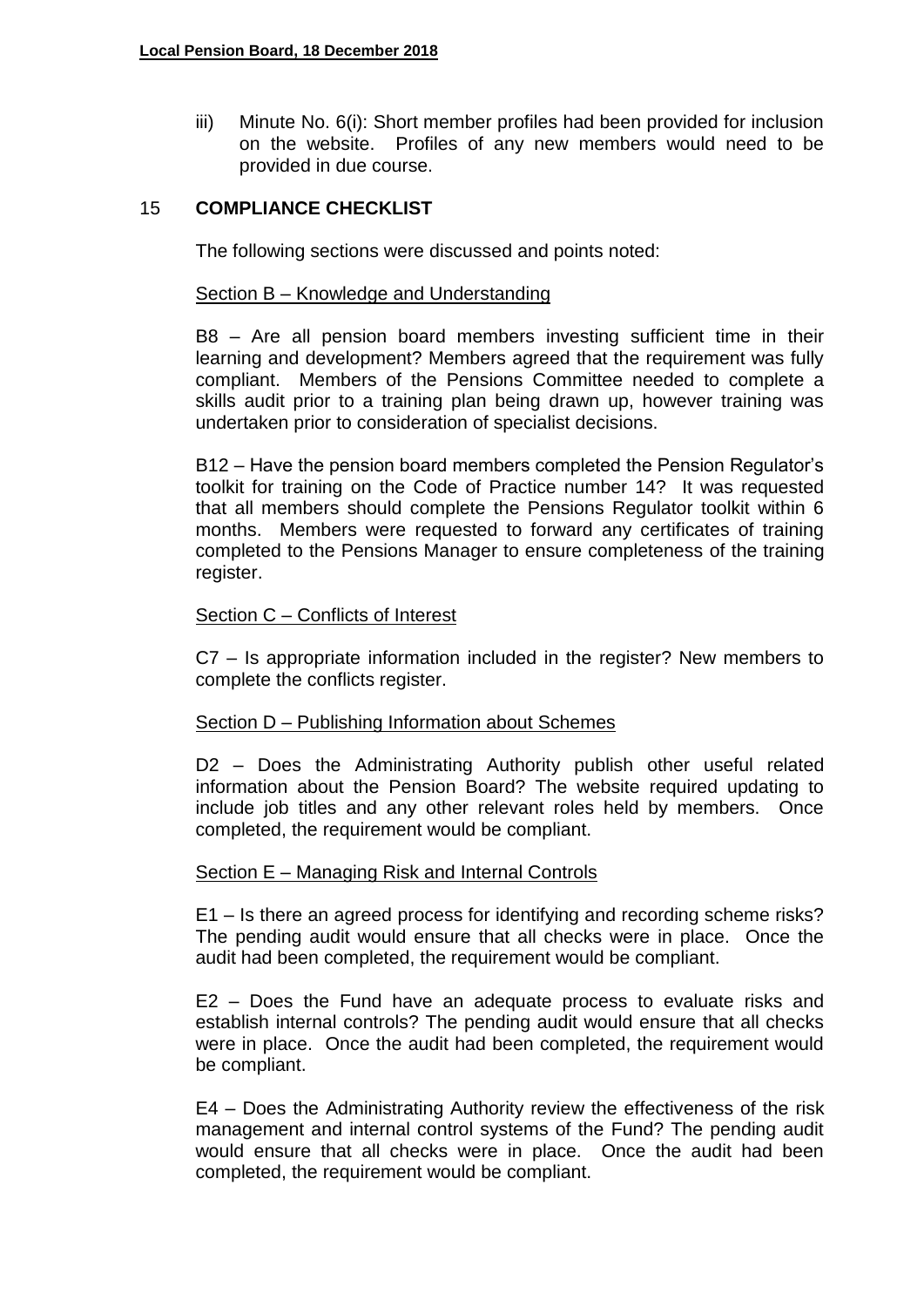E6 – Is there a standing item on the Pension Board agenda to review scheme risks? Although the review of scheme risks was not a standing item on agendas, the risk register would be reviewed on an annual basis.

E7 – Does the Administrating Authority have adequate systems, arrangements and procedures (internal controls) in place for the administration and management of the Fund and are they documented? The pending audit would ensure that all checks were in place. Once the audit had been completed, the requirement would be compliant.

E8 – Do these procedures apply equally to outsourced services, are internal controls reflected in contracts with third party providers and is there adequate reporting in relation to those controls? The pending audit would ensure that all checks were in place. Once the audit has been completed, the requirement would be compliant.

### Section F – Administration and Scheme Record Keeping

F2 – Does the Fund have the appropriate processes in place so employers can provide timely and accurate information? Members agreed that the requirement was compliant and further agreed that the requirement would be monitored as a KPI. 'Your Fund' was in place and appropriate training had been offered to all scheme employers; and the Pensions Committee had delegated the approval of the Charging Policy to the Section 151 Officer.

F3 – Does the Fund keep records of and reconcile transactions as required by the Record Keeping Regulations? Reconciliation was done on a quarterly basis. Due to there being no interface between Altair and Oracle, there may be discrepancies. Confirmation was sought on whether there was a requirement in the Record Keeping Regulations.

F7 – Does the Administrating Authority have policies and processes to monitor data on an ongoing basis? The pending audit would ensure that all checks were in place. Once the audit had been completed, the requirement would be compliant.

F9 – Is a data improvement plan in place which is being monitored with a defined end date? There was currently no formal data improvement plan. Members requested that a date be inserted for the provisional plan to be submitted. Members further requested that a report on the data score be presented to the next meeting.

#### Section H – Providing Information to Members and Others

H9 – Is all other information provided in accordance with the legal timescales? Checks to be undertaken to ensure compliance with Disclosure Regulations; and to be written into monitoring checklists. Action outstanding.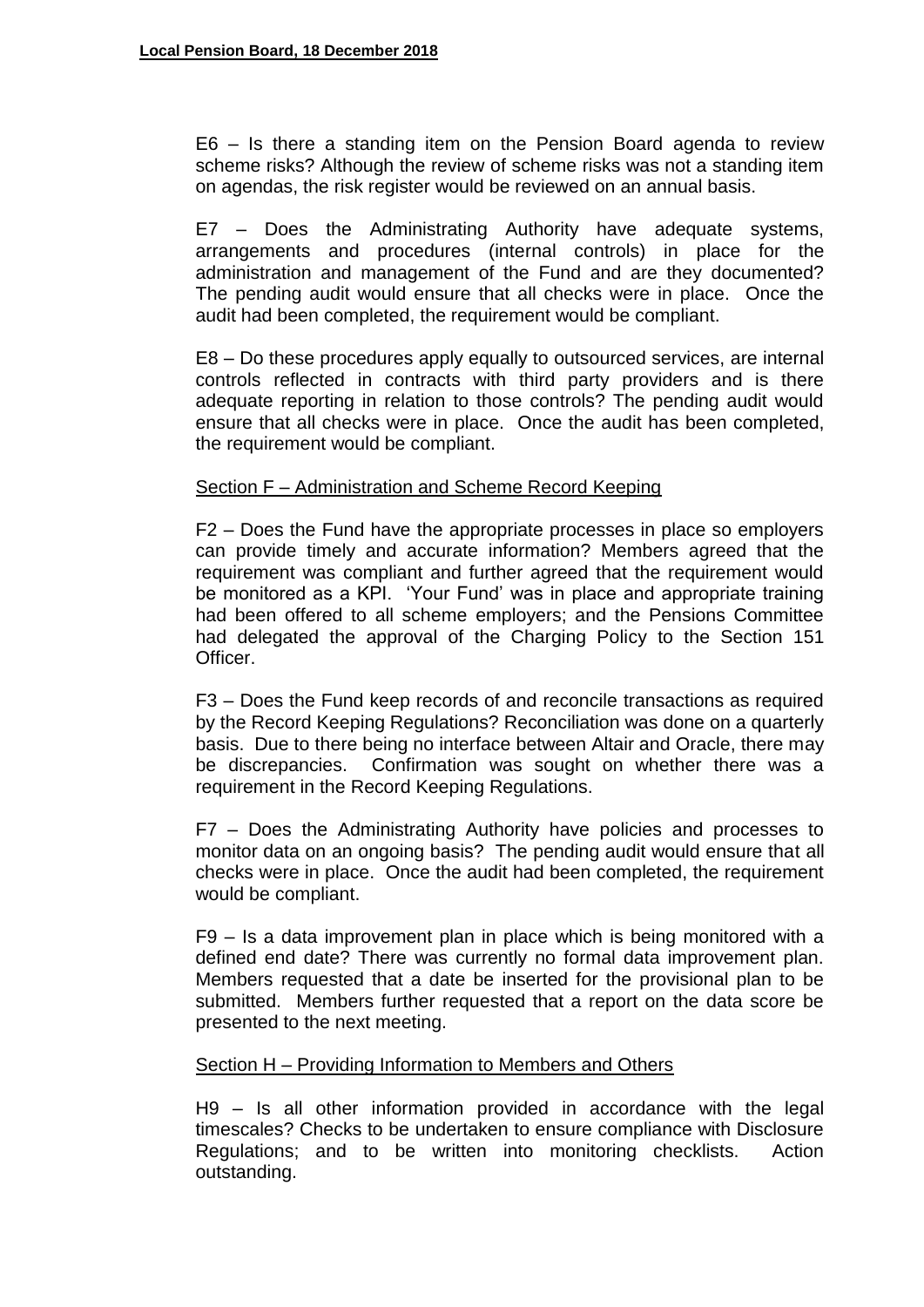#### Section I – Internal Dispute Resolution

I4 – Has the Administering Authority ensured that employers who make first stage decisions also have IDRP in place? A discretion review was being undertaken and a report would be submitted to the Committee in March.

Members requested that timescales be included on all actions highlighted either red or amber.

#### **Actions:**

- **i) C7 - New members to complete the conflicts register – Denise Broom.**
- **ii) D2 - The website required updating to include job titles and any other relevant roles held by members – Caroline Berry.**
- **iii) E1, E2, E4, E7, E8 and F7 to be reviewed as part of Internal Audit process.**
- **iv) E6 - The board agreed to include the risk register as a standing item going forward.**
- **v) F3 – Confirmation to be sought on the reconciliation requirements in the Record Keeping Regulations – Caroline Berry.**
- **vi) F9 – Pension Board Regulator draft plan and a report on the data score to be presented to the next meeting – Caroline Berry / Victoria Freeman.**
- **vii) H9 – Is all other information provided in accordance with the legal timescales? Checks to be undertaken to ensure compliance with Disclosure Regulations; and to be written into monitoring checklists. Action outstanding – Caroline Berry.**
- **viii) Timescales to be included on all actions highlighted either red or amber.**

## 16 **KEY PERFORMANCE INDICATORS**

Members received the Performance Indicators – October Monthly Report and the LPP Monthly report for October 2018. Members expressed continued concern regarding the format LPP reported their performance as they considered the statistics to be misleading. Members requested that some case journeys be presented at the next meeting; that reasons be provided for those cases on hold; and that the Assistant Director of LPP be invited to attend the next meeting to explain the statistical data presented.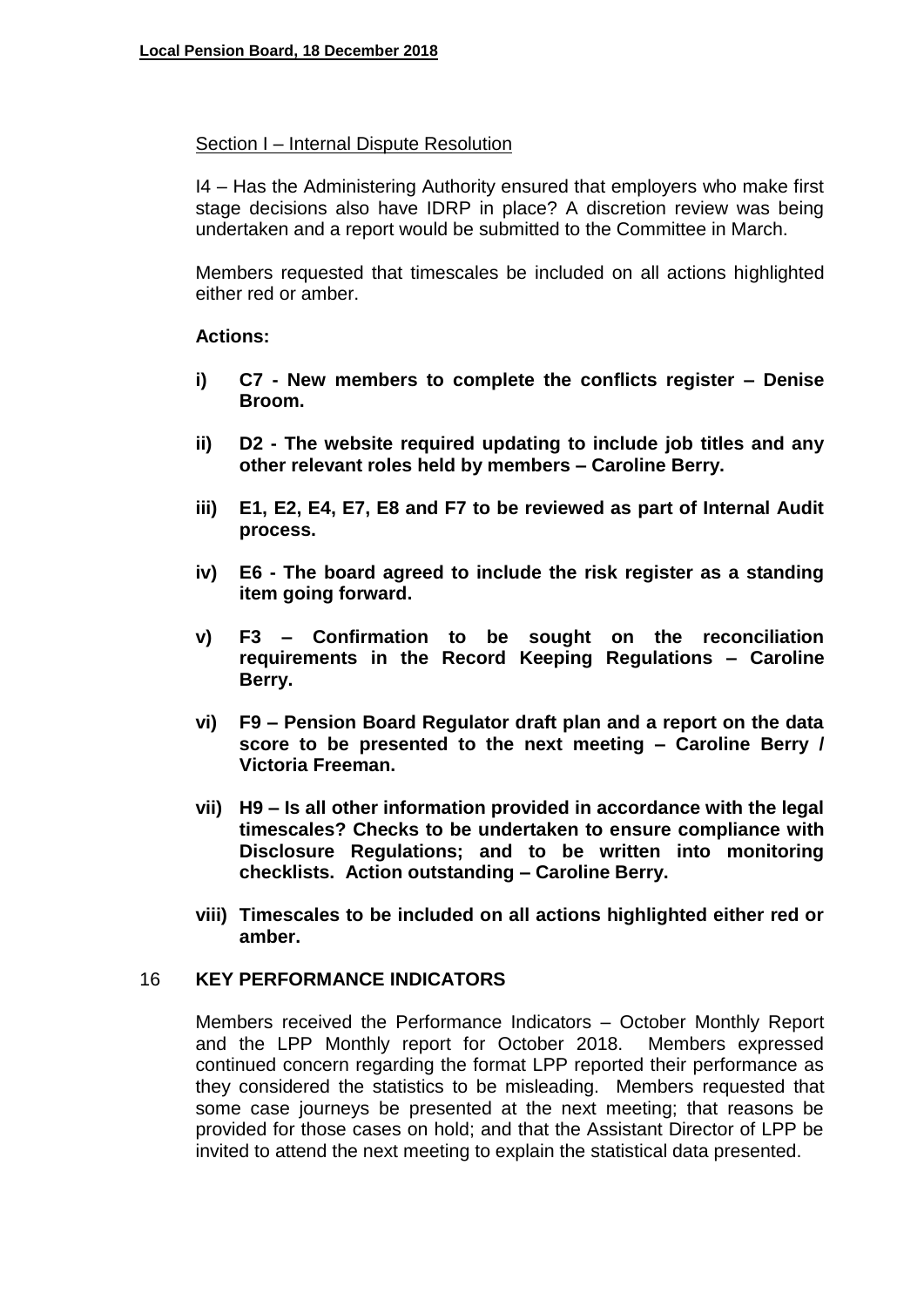# **Actions:**

- **i) Case journeys to be presented at the next meeting – Caroline Berry.**
- **ii) Reasons for those cases on hold be provided – James Curtis.**
- **iii)The Assistant Director of LPP to be invited to attend the next meeting to explain the statistical data presented – Caroline Berry / Victoria Freeman.**

# 17 **INTERNAL DISPUTE RESOLUTION PROCESS UPDATE**

Members received the draft Internal Dispute Resolution Procedure – Employer's Guide, which would be published on the Pension website once approved by LPP.

Members were informed that Internal Audit would be allocating 10 days, during which they would focus on contract management, monitoring, issues and resolution. The compliance checklist would be forwarded to LPP for confirmation that they were adhering to the legislation.

## **Action: Compliance checklist to be forwarded to LPP for confirmation that they were adhering to the legislation – Caroline Berry.**

## 18 **LPP INTERNAL AUDIT**

Members requested that reassurance be sought from Lancashire Council regarding the recent LPP internal audit by Deloittes.

## **Action: Reassurance to be sought from Lancashire Council regarding the recent LPP internal audit by Deloittes – Caroline Berry.**

## 19 **PENSION REGULATOR SCHEME SURVEY**

The Pensions Regulator surveyed public service pension schemes in autumn 2018 to assess how they were being run. This built on previous surveys in 2015, 2016 and 2017. In the latest survey, the Pensions Regulator further examined certain risks and areas of underperformance that schemes identified in previous years.

Sections of the survey covered:

- Makeup of the Board
- Administration and recording keeping
- Service security
- Data Review
- Annual benefit statements
- Resourcing issues